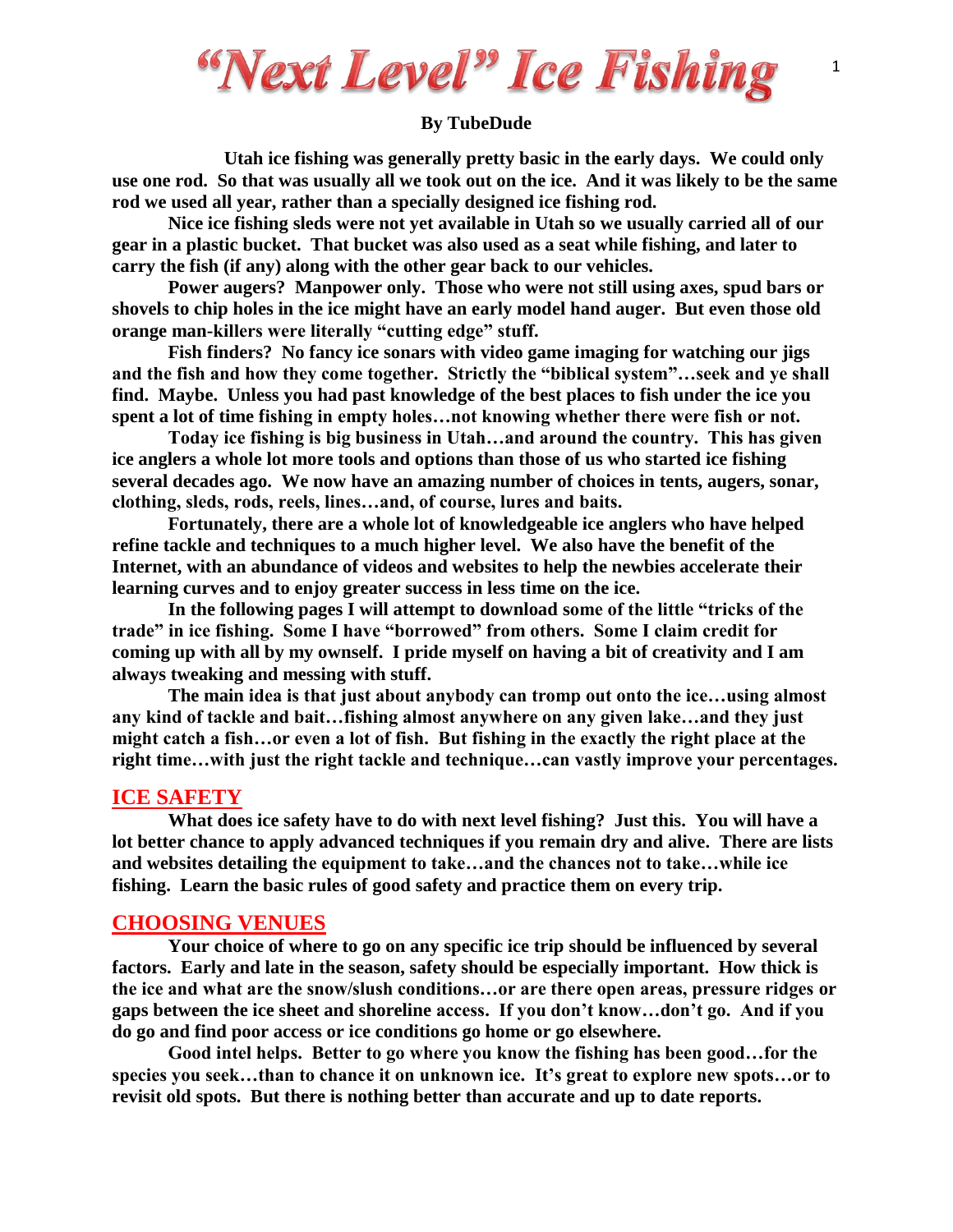**Personal knowledge and experience. Most of us have our favorite venues…from successful trips in the past. And it helps to have some GPS waypoints to help shorten our search for a productive spot. But your decision of where and how to fish should be based upon current water levels, past experience under the same set of conditions, etc.…or the ability to choose other spots where you did well under these same circumstances.**

**Your targeted species should also influence your destination. If you are after trout only, then choose a water that has your preferred species. Ditto for perch, crappies, etc. And if you are after larger fish, stay away from spots that are known for an overabundance of dinks. You cain't ketch 'em where they ain't. Optimism alone will not guarantee that you will catch the only big fish in the lake.**

**Personal capabilities. If you are young and healthy you can comfortably hike a ways to the ice and then pull a heavy sled around all day. But if you have some physical limitations, don't risk an injury or a heart attack. Choose a small lake with easy access. If not, then use a snowmobile, wheeler, snow dog or other powered device…or at least con someone else into pulling your heavy sled for you.** 

## **PICKING THE RIGHT TIME**

**Depending on the venue you choose…and the targeted species…you will want to plan your arrival for the best potential results. On some lakes…for some species…it may not make a lot of difference. But, on most trips there will be "windows" when the chosen species will be more active. And those "peak periods" can change often.**

**A good example would be walleye in shallow lakes like Utah Lake and Willard. It can be a good idea to get on the ice before daybreak, drill a few holes with a quiet hand auger or electric powered auger. Then allow things to quiet down before beginning to fish. Plant yourself over your first hole and limit your movement. Stay there…working your lure…until you are convinced there are no fish. Then move quietly to your next predrilled hole. Work each hole until you catch fish…or not. There is never a guarantee that you will score, but you will do better with this system than if you showed up after everybody else and started punching holes with a power auger.**

**Perch bite best during bright days. So you don't have to be on the ice at first light. But if you are also trying for trout you can sometimes get there early and ice a couple of those while waiting for the perch to wake up. Also, perch go to bed after dark. It is rare to catch perch once the sun sets. So forget night fishing for them.**

**Crappies can be caught all day…on some waters…some of the time. If you can see them on sonar, chances are that they will hit something presented at the right depth in the right way. However, there are some waters in which fishing for crappies can be much better after dark than during the day. There is a hardcore group of Pineview crappieites who do not even go on the ice until almost dark. Then they set up over proven mud bottoms in proven depths and wait for the nightly "bloom" of zooplankton just above the bottom. That's when the crappies come in and fishing can get frantic…or not.**

**Trout often bite all day and all night. A lot depends on light and clarity conditions. It also depends on what the trout are using as primary forage…zooplankton, small minnows or aquatic invertebrates like insect larvae or snails.** 

**The main trick on most days (or nights) is first finding at what depth the trout are coming through and then presenting your offerings either at that level or slightly above. They will come up in the water column to hit your jigs but seldom dive down for something below them.**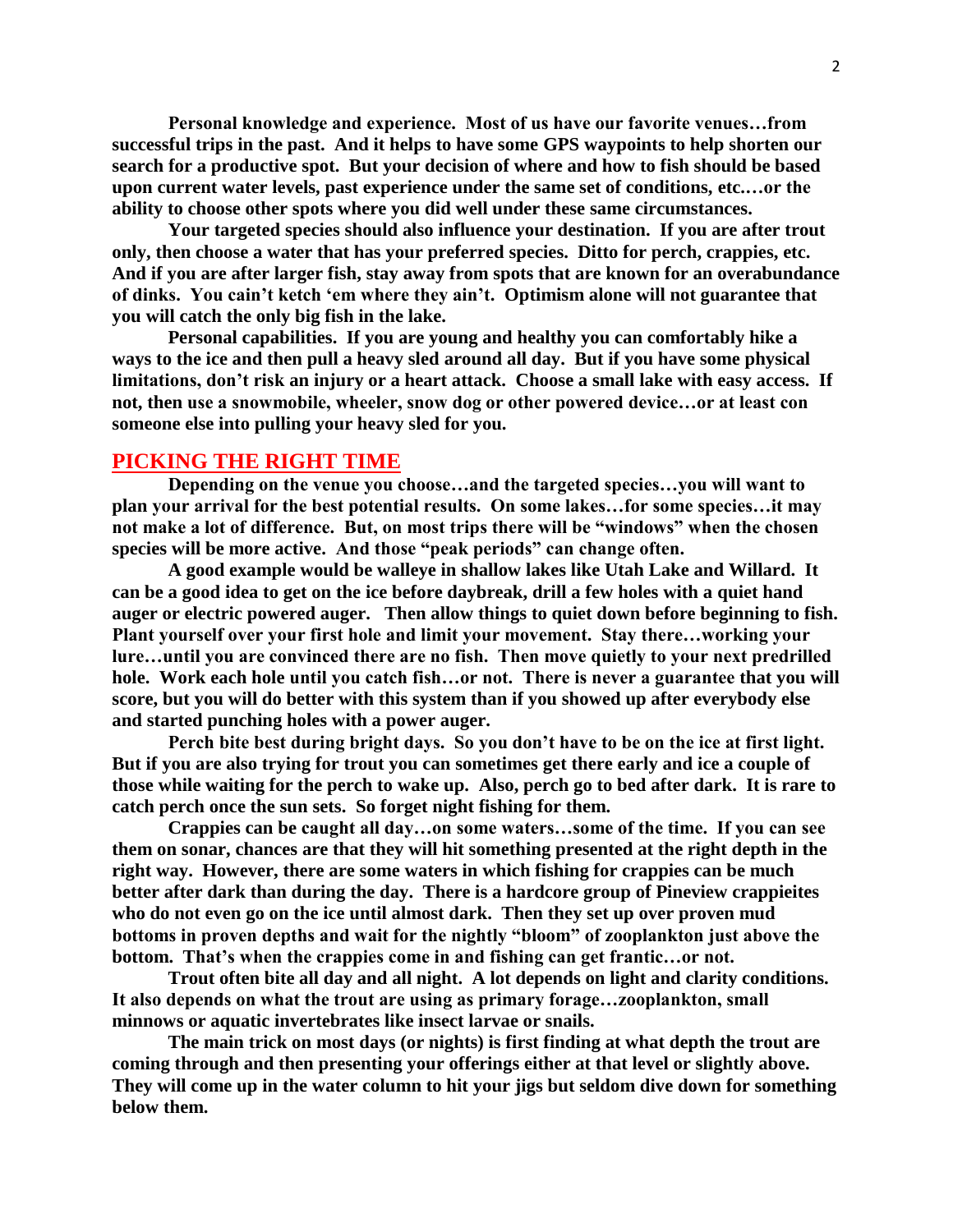**Fishing success will vary throughout the ice fishing months based upon changes in snow pack on the ice, changing water chemistry, species spawn cycles, etc. Early in the season the ice is usually clear and there is little snow cover to reduce light levels at any depth. But by February into March there have usually been several heavy snow falls, thawing, refreezing and more snow. That can greatly reduce visibility at any depth…so it can be more effective at times to bring out the glow goodies.**

**The longer the ice stays on a lake the lower the oxygen levels become…to the point that fish become more sluggish and less active. This results in days when you see more on TV than on the ice. In waters with abundance of underwater weed growth, there is usually some dieoff and decomposition of the vegetation…resulting in whacked out pH and oxygen.**

**Another thing that can change during a prolonged ice covering is the physical condition of the fish. For example, in lakes with a population of spring-spawning rainbows you will start catching colored up male rainbows…with well-developed milt sacs and pale flesh. And the females will have ripening eggs in the ovaries. They still hit well and fight well, but are not as good to keep for the table.**

**Perch go through some changes under ice too. Even at first ice, the larger perch you catch will be fat females with developing egg masses. But they are still active and will hit larger lures with larger pieces of bait. However, as they get closer to their early spring spawn the eggs totally fill their abdominal cavities and their feeding activity drops way off. They no longer attack large offerings but will still sip and mouth tiny jigs with just a wisp of crawler…or a perch eye. And the bite is often so light that without some kind of indicator you will never know they sampled your wares.**

#### **FISHING THE RIGHT SPOTS**

**Once you reach the ice on your chosen venue you need to decide where to start. If the lake is about the same level you are used to fishing it, you have an advantage. You don't have to factor in any depth changes in your decision. And if you have GPS waypoints you are even further ahead.** 

**But what if this is your first trip to the lake? If you are lucky, you can follow the trails in the snow made by previous ice anglers. If you find an area with signs of activity…and some blood spots on the ice…that might be a good place to drill some holes or to open up some left before. If you get lucky, the fish will still be around. If not, you can at least get a depth reading as a target to look for in drilling your own holes later.**

**If you are the first one on the ice…in brand new snow…then you gotta start drillin' and lookin'. It helps if you already know a bit about the lake, from fishing it in open water. You can search out underwater points where the bottom extends out from shore into deeper water. These structures often attract and hold fish. Drill holes out along them at different depths and use your sonar to locate fish.** 

**If there is an old streambed running through the lake, try drilling on the contour edges as well as in the middle. Fish often use these old channels as fish "highways" and there will be fish moving through from time to time.**

**The same can be said for wherever a steep bank comes down into the lake. Drill a series of holes at different depths and try to find the depth preferred by your quarry.**

**There are a few sonar models that allow you to "shoot through the ice"…without having to drill a hole first. These have transducers that you can place flat on clear ice…after splashing on a bit of water…and shoot down through the ice and the water column to see what is below.**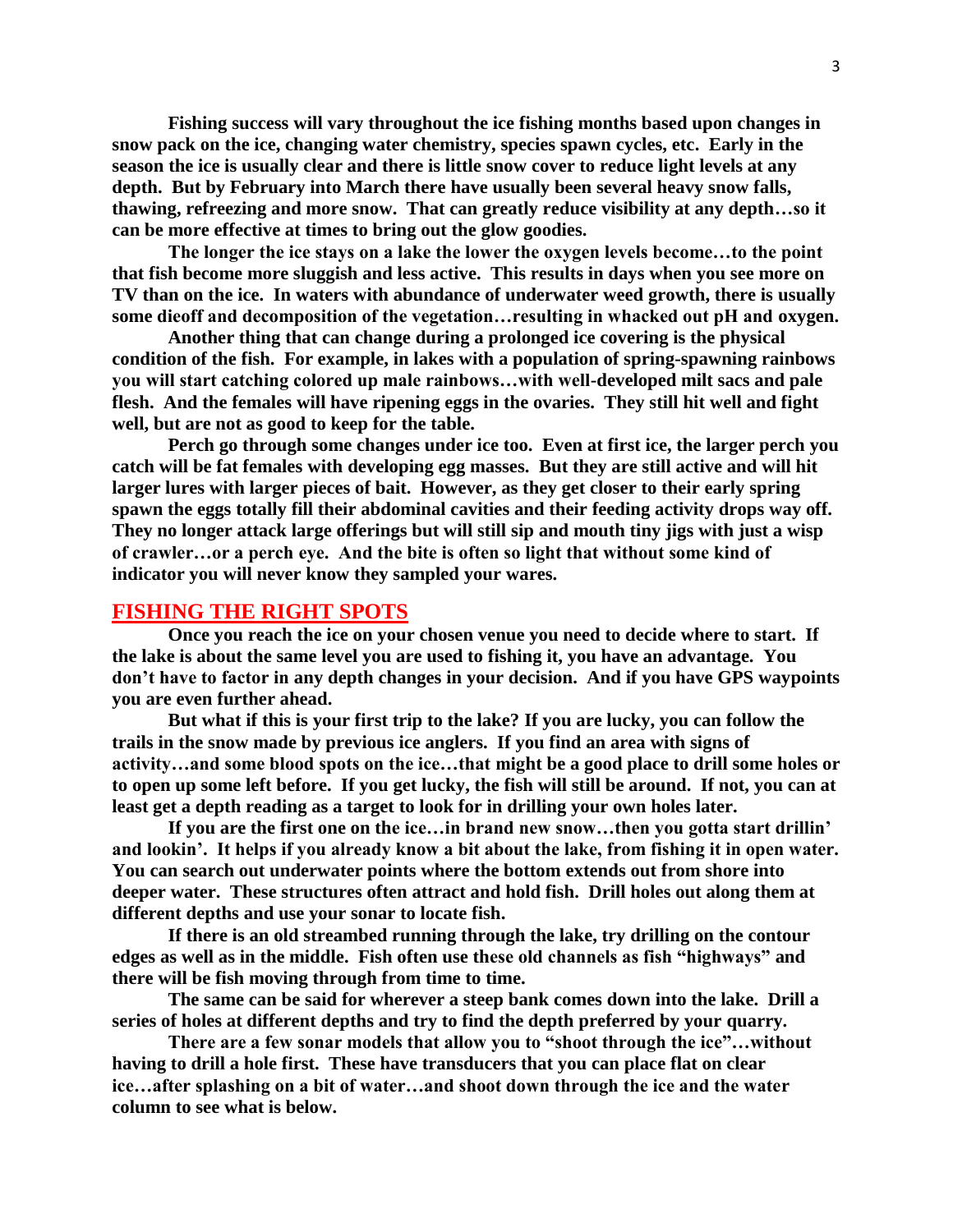**By rigging up your sonar in your sled…with the transducer free to set down wherever you stop…you can cover a lot of ice quickly and eliminate a lot of fishless water before you find enough fish to make a stop worthwhile. Just carry a container of warmed water and dribble a bit before putting the 'ducer down on every stop.**

**This "running and gunning" approach only works on new clear ice…or on ice with a thin snow covering that can be easily swept aside for the trial shoot. Cloudy ice or ice with a lot of cracks and bubbles will not work well. But this tactic can put you on fish a lot faster than having to drill a hole at every stop. I have had days on new ice in which I had to "quick draw" over many acres of water before I finally found a concentration of fish.**



*This is a "Showdown" vertical display sonar rigged for "run and gun" through-the-ice prospecting. The whole unit is in an easy to carry case. If you bring along an insulated container with warm water you can make a quick stop, dribble some water on the ice, set the transducer in the water and get an instant reading of what is below. There appears to be no fishy presence in this shot on 12" of clear hard ice at Starvation.*

# **ASSEMBLING YOUR TACKLE**

**Your personal preference in rods and reels is not nearly as important as how well you know how to use them. There are more than a few ice anglers that use that stuff only to store line…and prefer to hold the line in their hands to feel and hook fish. And they often do quite well by "handlining". It can be fun too.**

**Even the most experienced and successful ice anglers cannot all agree on the best lengths, materials and actions on their ice rods. Some of that has to do with what species they fish for…or what types of baits and lures they fish most. They try to get a balance between rod length, action, strength, sensitivity, etc. And personal preferences go all over the map on those things.**

**The one thing I have trouble understanding is why someone would want to fish with a super flimsy 18 inch rod…even in the confines of a low-ceiling ice tent. With a super short rod you might as well be using a handline. And you would probably have a better hookup percentage with one.** 

**Those wimpy little noodle rods don't have enough backbone to set the hook in a decent perch, much less something bigger and badder. I laugh every time I see someone throw their shoulder out of joint when they stand up and whiff those "fairy wands" in an effort to connect…usually followed by "I missed him…again."**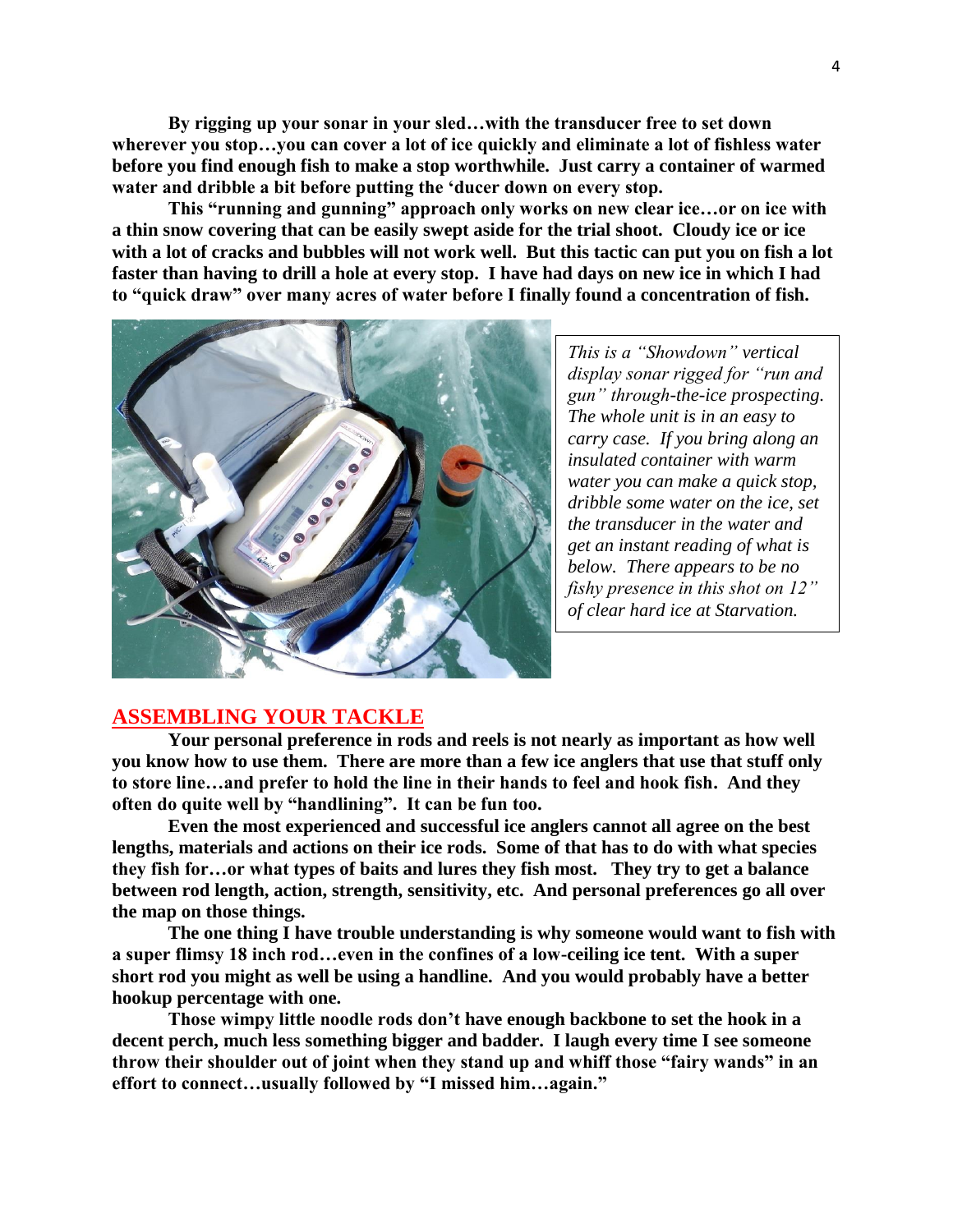**Some who prefer rods with a softer tip make the argument that they are better able to see bites. If that is the only reason why they sacrifice fish hooking and control for more sensitivity, there is always the potential addition of a wire "spring bobber" on the end of the rod. It will show the "whisper" bites but still allow you to set the hook firmly.**



*Bite sensitive "spring bobbers" attach easily to the ends of rods. If you need help seeing light bites these can help a lot. And if you have a bit of backbone in your rod it will provide all the hook setting power you need.*

**There has been a noticeable swing toward the use of longer rods…with more backbone. A lot of "seasoned" ice anglers are now waving ice sticks from 36" to 46". And there is a wider choice in longer lengths and stiffer actions from most dealers.**

**One principle at work here is being able to move more line on the hookset with a longer rod. Less need to stand up and throw your arms skyward to make a connection with a whippy short stick. A quick upward whip of the wrist…with a longer and firmer rod…moves more line faster and with more authority.**

**The other principle is sticking the hook. I like to use the example that when you want to put a nail into a board you don't push it in…you hammer it in. The same principle applies to setting the hook in a fish. If you just pull on the hook you may stick the point in a bit, but not enough to go past the barb and keep the fish on the line during the battle. You will lose a lot of fish between hookset and the ice hole. But if you whack 'em hard on the hookset…or even make a followup hookset…the hook is driven past the barb and it is game on. So, longer rods with more backbone will land you more big fish…or just more fish all together.**

**Reels? Again it is a matter of personal preference. No single reel is exactly right for everybody. Your choice should be based on the type of line you will be using, depths you will be fishing, species you will be seeking, lures you will be using, etc.**

**Ultralight spinning reels seem to be the choice for most ice anglers. They are simple to use and pretty much the same as what most anglers use the rest of the year. They are familiar and comfortable. If you choose a spinning reel, make sure it has a good drag system and that it is properly lubricated to function well in cold weather. Reels with a heavy thick lubricant often get stiff in the cold and using them is a chore.** 

**If you are fishing deeper water, with bigger lures, for bigger fish you may want to consider using a small baitcaster. The line comes directly off the reel…with no coils and loops…and there is more control when hooking and playing a larger fish…especially with a properly set smooth drag. The one thing some baitcaster ice anglers dislike is the propensity for ice to build up in the small eye of the levelwind mechanism.**

**Inline ice fishing reels are a fairly new addition to the market. These are a kind of hybrid between single action fly reels and baitcast reels. They hang down under the rod, like a fly reel, but have multiplying gears like a baitcaster. And they can release the line on freespool. They are available in left or right hand retrieve. More and more ice addicts are switching to these reels.**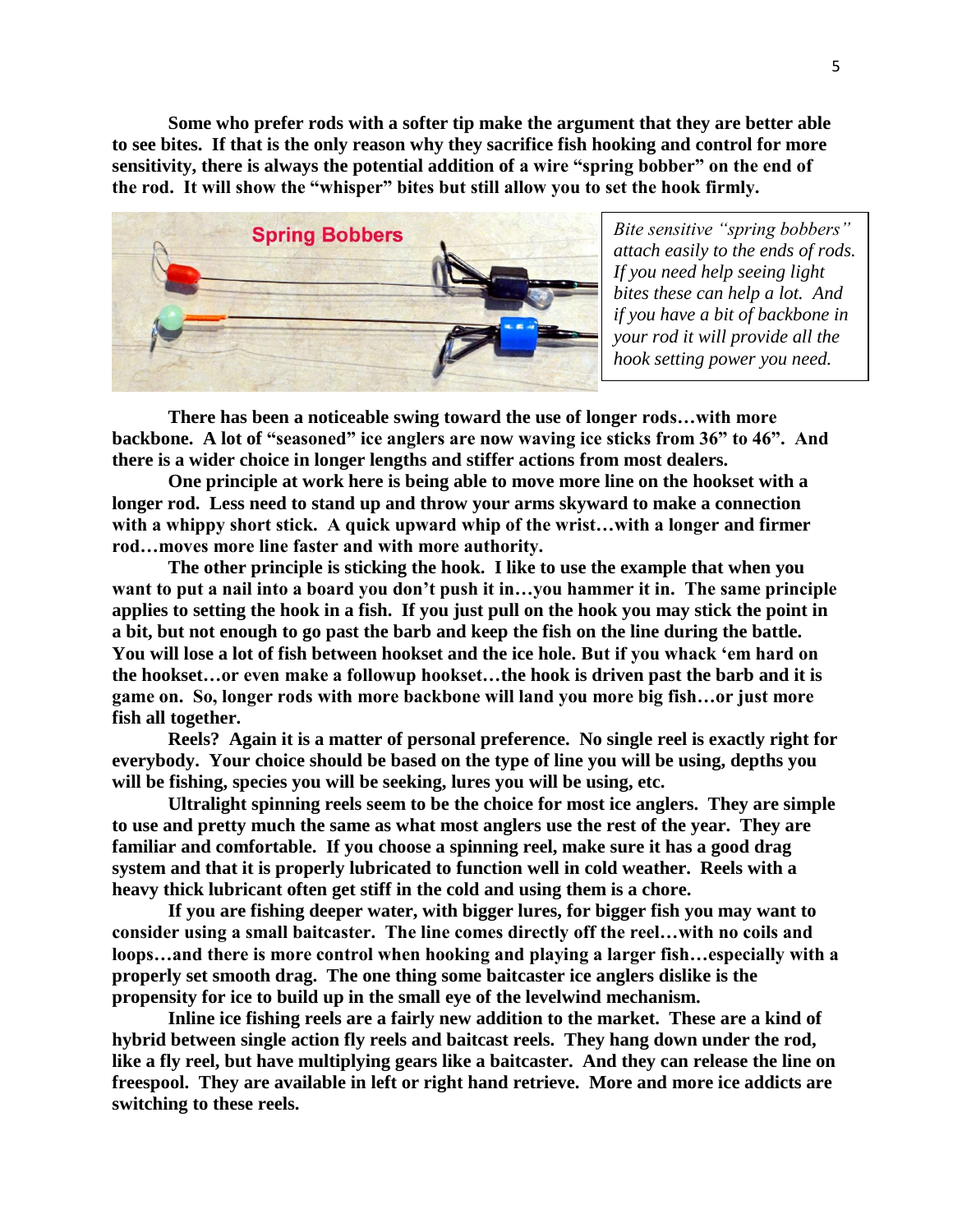

*More and more ice anglers are opting for "inline" ice reels. They have right or left hand retrieve options and hang under the rod like a spinning reel or fly reel. The big plus for these reels is the reduction in line twist.*

**Lines? Lots of options. To properly choose the right line for your brand of ice fishing you need to consider line strength, flexibility, visibility, abrasion resistance, water absorption, icing tendencies, etc.** 

**Your choice of line strength should be based upon the potential for hooking larger fish…rather on the size of the average fish you will be catching. It's much better to catch fewer dinks than to lose a braggin' size one at the hole because of poor line.** 

**Some ice lines are super limp and resist "coiling". However, the softer the line the less abrasion resistance in most cases. If you are fishing very light lures you do not want coils in your line. They just about eliminate any chance of seeing a bite…if the fish has to pull the kinks out of the line before a bite registers. On the other hand, big fish will often circle the hole a few times during the battle…rubbing the line on the rough edges. Poor abrasion resistance can result in losing some bigger fish.**

**A lot of ice anglers seem to subscribe to the fly fisherman's thinking…that super fine lines are necessary to reduce spooking the fish. There are times when fishing in clear shallow water for persnickety bluegills that line visibility can be important. But much ice fishing is done in deeper water, under snow-covered ice…with poor visibility. Under those conditions the fish do not see even much stronger lines. Instead of hair-thin fluoro many anglers do fine with 8-10 pound mono. And they lose fewer large fish at the holes too.**

**A few words on braids and "super lines". The biggest positives are the lack of stretch and the super sensitivity…to help feel even the lightest bites. However, some of these lines tend to absorb water and freeze up. Not good for ice fishing.** 

## **WHICH SONAR?**

**Flashers, graphs, down-imaging, side-scan…circular display or vertical? A whole lot of technology options for ice anglers. But, as with most other components of the sport your ultimate choice is a matter of both personal preference and budget.** 

**If all you want from sonar is finding the depth and seeing some fish, almost anything will do. But if you want to be able to play video games…bringing your offerings and the fish together on screen and then teasing them into biting…you may have to invest more than you want in order to get what you want.** 

**Perhaps the single greatest feature you should have on your sonar is "real time" display. It should be able to show you not only the fish…and at what depth they are swimming…but should also show your jigs as they move up or down in the water column. This allows you to intercept fish coming through at a depth different than what you have been fishing…and hopefully to entice them to munch.**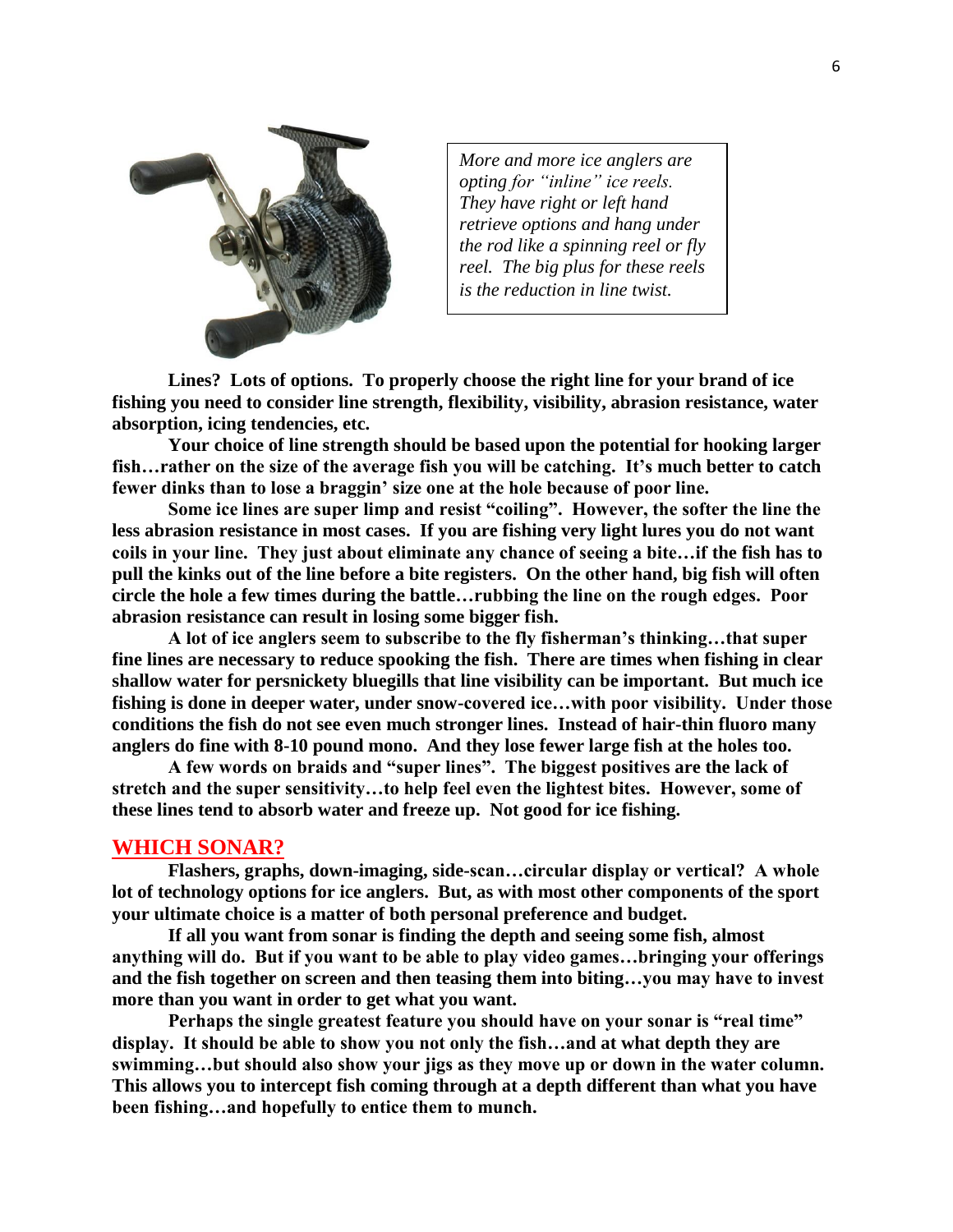**On the other hand, there are still ice anglers who like having a continuous running display on a recorded track…like displays on open water sonars. And it is true that a fish moving in and out of your transducer cone quickly will never be noticed by you if you have a flasher type sonar. So your choice will depend on how much you watch your sonar and how much you just check it periodically to see what is going on in the area.**

**The simultaneous positive and negative of sonar is that it shows the presence of fish. But it also lets you know that your jig, bait or presentation sucks…if you can't get bit. At least it provides the opportunity to keep changing up everything until you find something that works…maybe.**

**It pays to spend more time studying your options carefully before plunking down your net spendable for a new sonar setup. Besides reading all of the online reviews and manufacturers' hype you should "ask the man who owns one"…getting feedback from others who are using the unit you are thinking about. Even better is to wangle an invite to go on the ice with someone who has that unit and let them put it through its paces for you.** 

**The bottom line is that a good sonar system is absolutely essential to anyone who truly wants to fish with finesse. Without sonar, you are limited to fishing in whatever holes you drill and hoping for the best. Sonar will let you know if there are fish present…and at what depth…and will allow you to watch their reactions to your offerings and presentation. It will let you know what works…and what doesn't work…so you can make adjustments "on the fly". Sometimes the most minor change in technique can make all the difference in how the fish react.**

## **WHICH AUGER?**

**It's difficult to imagine going ice fishing without an auger. Even the simplest handcrank auger is infinitely preferable to beating a hole in the ice with an axe or crowbar. And for early season ice fishing…when the ice is hard, clear and less than six inches thick...most anglers can get by with the hand crank. After all, they are lighter and the better models can chew through a few inches of ice…quickly and quietly.**

**There are still a lot of noisy gas augers on the ice each year…much to the dismay of "enlightened" ice anglers who have "evolved" to the quieter electric models. Guys who formerly thought nothing of moving in near someone else and firing up their gas engine models…and drilling endless holes…now get torqued whenever they hear anybody else's gas auger…even some distance away.**

**Do gas augers really spook fish? That depends on who you talk to. Some will say that all of the fish on their sonars disappeared as soon as someone nearby started drilling holes with theirs. Others will say that the noise seemed to bring in some fish…just to check out what the commotion was all about. It probably goes both ways. But if you are into finesse ice fishing, the more quiet your presence the better chance you have of finding and catching fish…with some species on some waters more influenced by noise than others.**

#### **STEALTH MODE**

**What is stealth mode? Basically it is organizing and coordinating your entry on the ice, your movement across the ice, drilling holes and actual fishing movements to be as quiet and minimal as possible. If you are fishing in deep water…like Bear Lake or Flaming Gorge…it is not nearly as critical to be so quiet. But on shallow lakes…like Utah Lake, Willard Bay and some trout waters…excess noise and commotion will spook the fish away from you and greatly reduce your chances of success.**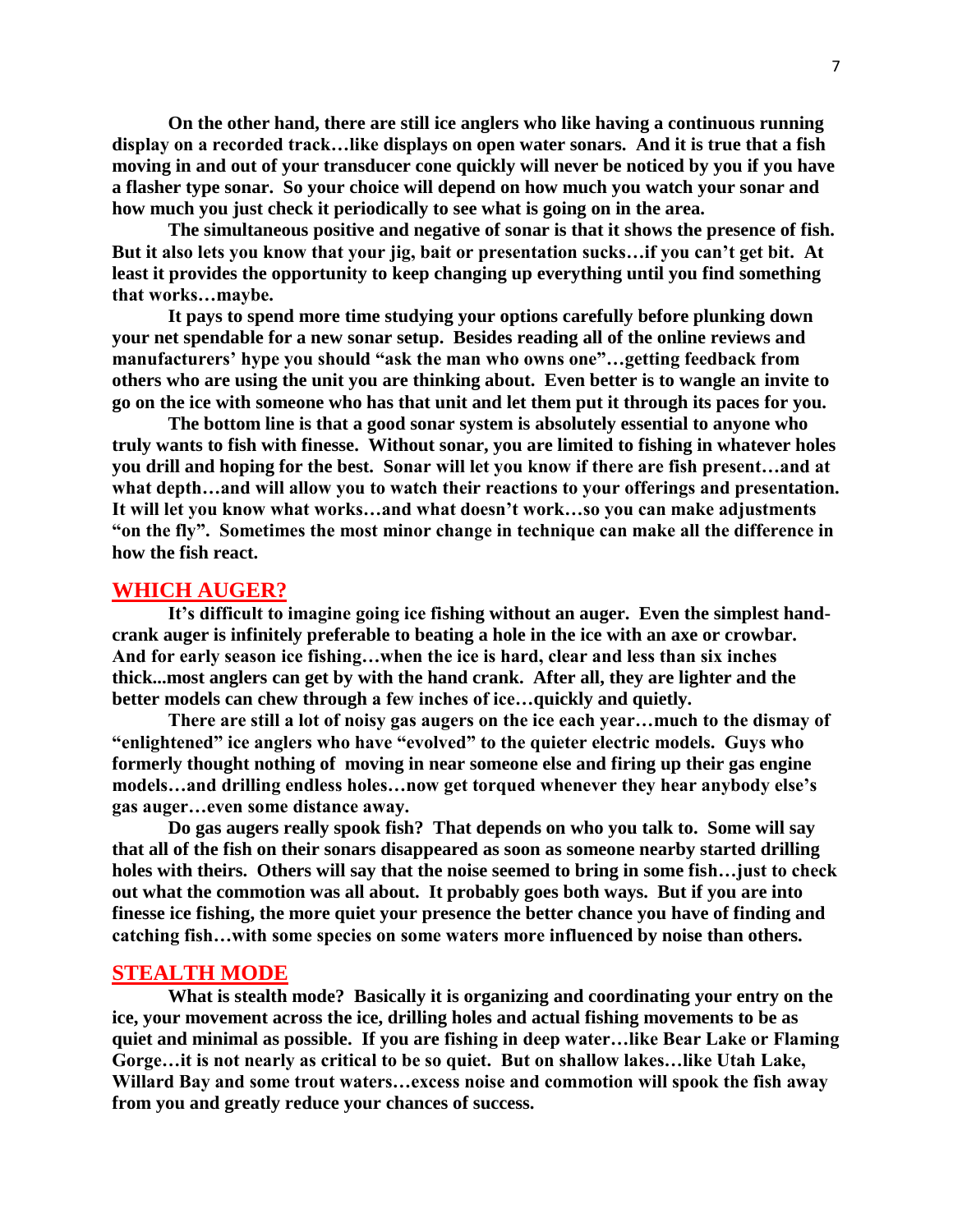## **SELECTING BAITS**

**We all have days when nothing we serve up seems to be on the menu for the fish. But we see other anglers hauling up fish after fish. And when we swallow our pride and go ask them "Whatcha usin'?" we find them baiting with something we have never tried before…or at least didn't think to bring on this trip.**

**The good news is that we usually don't have to carry more than two or three kinds of bait on any given trip…if we have done our homework and planned accordingly. It helps to have past experience on your targeted lake…and with the species you anticipate catching. What has worked well in the past is likely to be a good choice on your next trip. But if this is a first time trip to a specific water, you should seek out reports or try to chat with someone else who knows it well. And be sure to take a likely range of baits.**

**Along with the actual type of bait, you need to consider the amount of bait to use. Should you use a whole crawler…or just a tiny pinch on the tip of a micro jig? Early in the season the fish are more active…and will be more likely to aggressively chomp bigger lures and bigger baits. That's when you can add larger pieces of cut bait or whole minnows.**

**For some species…at some times of year…less is more. And you will get more hits on just a tiny bit of "sweetener" on a small jig…especially late in the ice season when light levels are lower under heavy snow cover and water chemistry is degrading under prolonged ice cover. When fish metabolism slows down, they eat less…and smaller bites.**

**A good example would be perch. Large females…with body cavities full of eggs, ahead of the impending early spawn…cannot hold large meals. And they are moving slowly. So a tiny jig with a tiny bit of worm…or a perch eye…will get more munches than something a lot bigger. Even just a drop of scent on a bare lure is sometimes the ticket.**

## **SELECTING THE RIGHT LURE**

**There are a bewildering number of sizes, shapes, colors and actions available for ice lures. Most of them will work…at some time…on some waters…for some species. And some ice fishing lures will catch fish without any "sweetener" added. However, in a vast majority of ice fishing situations baited lures work far better than those without. And our lures simply become BDS…bait delivery systems.**



*This picture shows some of the more popular types of ice fishing lures…and some of the colors favored by most ice anglers…if not by most fish.* 

**The size and shape of your lure should be influenced by the species you are targeting and the bait you are using. For example, early season white bass are aggressive and hammer large lures and big pieces of bait…like crawler or white bass meat. On the other hand, late season perch may only respond to very small jigs with just a pinch of crawler.**

**What is the best lure color for ice fishing? That's like asking "How high is up?" There is no universal definitive answer. Fish do not see colors the same way we do. In many cases they respond best to colors they can see the best under prevailing conditions of depth, light, water clarity, etc.**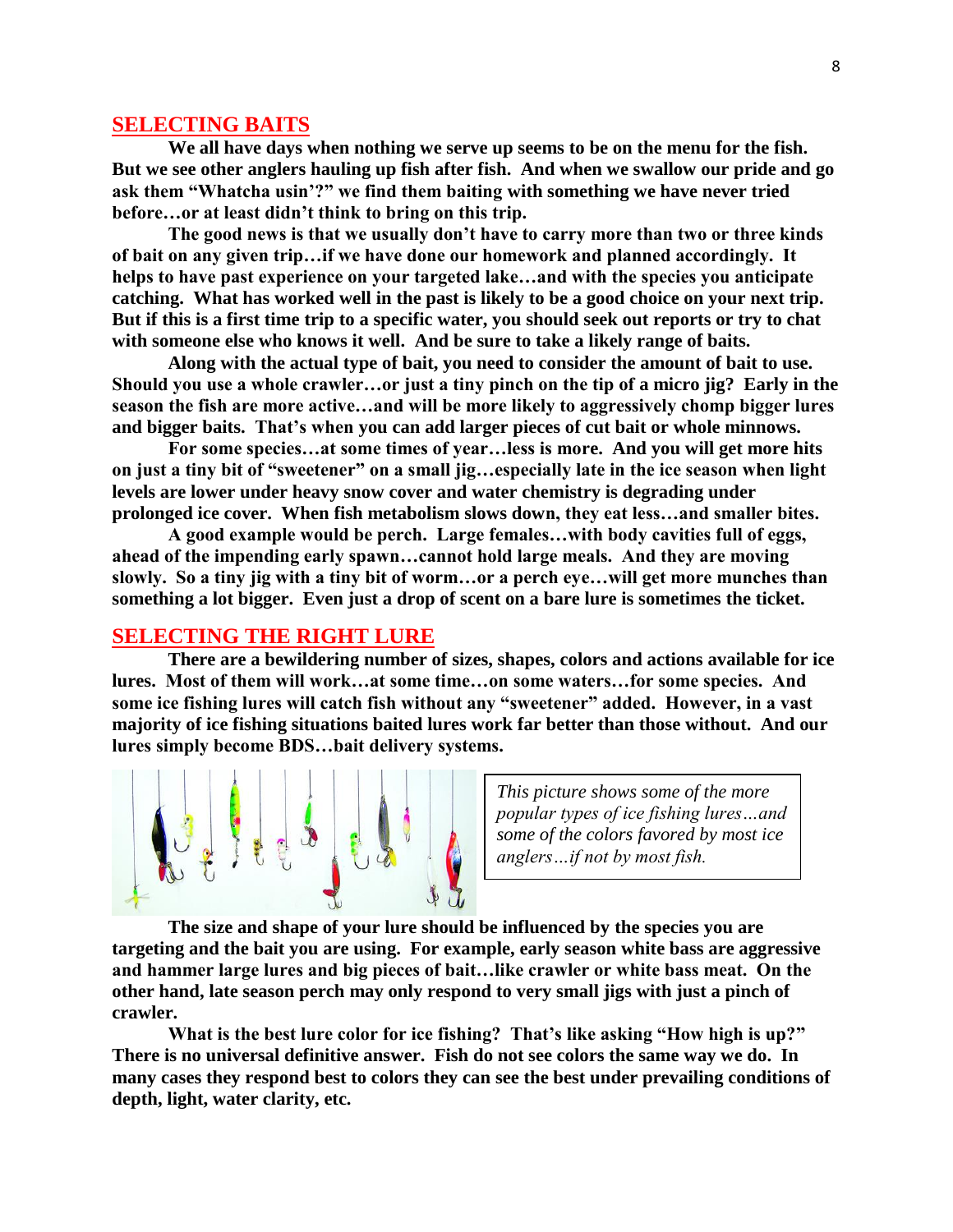**But there is no disputing that on some days…under some conditions…one color will decidedly outproduce other colors. And the next day…or later on the same day…that color might not get a sniff. It's always good to have a selection.**

**Fish (and fishermen) do have a few colors that seem to always be favored. Basic white, chartreuse and black are three such colors. After that we have hot red, hot pink, hot orange and other "fluorescent" colors. But don't overlook the drab basics…like brown, green and purple. In fact, in early season shallow waters the fish are still accustomed to finding and eating natural food items…like aquatic invertebrates…most of which are pretty drab but still visible in the existing light conditions.**

**How about glow? Again, early in the season…with good visibility and active fish…you may not do well with glow goodies. But after the fish slow down and the water quality and visibility degrades a bit, a bit of glow can help bring in fish from a greater distance and help stimulate at least a reaction bite. Ultimately, it will be your choice of baits and how you rig them that seals the deal. Remember, the lures are usually just the bait delivery system.**

#### **RIGGING UP**

**There are countless ways to rig for ice fishing. The most basic is simply tying on a jig, adding some sweetener and sending it down. But, depending on water depth, species targeted, type and size jig, etc. there are a lot of different ways to rig to improve success.**

**If you are fishing a 1/4 oz. or larger jig or spoon, you don't have to worry about adding any weight to help get your offering down. Even a 1/8 oz. jig usually has enough weight to get down and maintain "touch". But if you are fishing bitty bites of 1/32 oz. or lighter, you will likely need some help. It can take forever for super light jigs to reach the bottom in water deeper than 15 feet or so…and you can't feel them at any depth.**

**One way to add weight is to clamp on a split shot a foot or so above the small jig. Another way is to fish "dropshot" style…with a weight (or heavier jig) on the end of your line and the light jig tied in above it. The main idea is that you need enough weight not only to sink your tiny jig but to keep the line straight and without coils or kinks. If you don't have a direct connection to what's at the business end of your line you will miss seeing or feeling strikes…and will miss more hooksets.**

**A variation on the former theme is to fish a tandem rig…with two light jigs (with the same or different weights). This not only adds a bit of sinkability, but also may provide extra attraction to the fishies. The biggest downside to fishing a tandem rig beneath the ice is the potential for one of the hooks to snag on the ice while you are fighting a fish…and to either break the line or give slack to the fish and allow it to wiggle free.**

**An increasingly popular method of simultaneously adding weight and extra attraction is to use a "flasher" lure on the line ahead of the lighter jig. Brightly finished spoons such as Kastmasters, Swedish Pimples or others are popular as flashers. Most anglers prefer to remove the hooks and split rings from them before tying them on the end of their lines. Then they tie a leader of 8 – 14 inches below the flasher and knot on their choice of jigs.**

**Having a flashy attractor on your line above your baited jig can really help bring in more fish from a greater distance. These work especially well for trout…and even kokanee. But when perch or crappies get picky and only want small stuff, the attractors bring them in even though they usually tip down and sip in the smaller jig below.**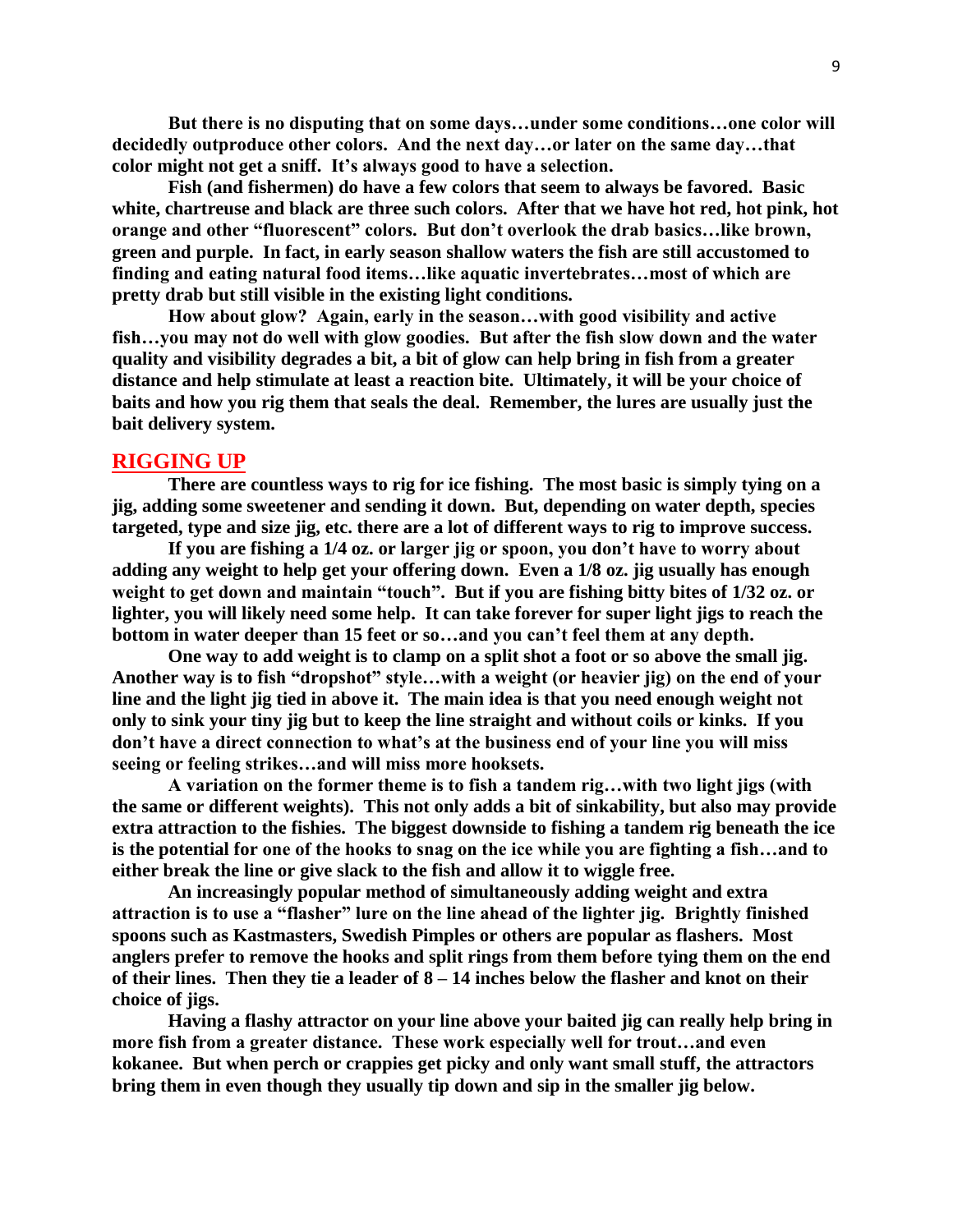# **PRESENTATION TECHNIQUES**

**The longer you fish through the ice, the more little tricks and techniques you are likely to develop. The good news is that on those days when you quickly find active fish…and they jump all over whatever you send down…it doesn't take a lot of finesse to put some fish on the ice. However, we all have days when we see a lot more "on TV" (sonar) than on our lines. That's when it pays to know a few optional tricks to get the fish to open their mouths for you.**

**One of the first things to employ is correctly positioning your offerings at the right depth. If the fish are right on the bottom, fish just above the bottom. If they are several feet off the bottom, keep your goodies either right in the "zone" or slightly above it. Most fish will rise up in the water column to hit an attractive baited jig…but few will move down to pick up something below them.**

**Perch are sometimes known to lay with their bellies in the mud…not even showing up on some sonars. But if they are there, you can sometimes tease them into biting. One of the first things to try is to "pound the bottom" with your jig when it first touches down…raising a little mud cloud. Then slowly "shiver lift" it up a few inches…watching your sonar screen. If your tactic is working, you will see fish marks detaching from the bottom and following your jig. Stop the lift and just wiggle it a bit. That is sometimes just enough to get bit. If not, keep raising the jig a few inches at a time…until the fish either chomp it…or drift back down to the bottom.**

**A lot of veteran perch jerkers have refined this "cat and mouse" approach to the extent that they can be selective in the size of the perch they catch. Those with more sophisticated electronics become skilled at recognizing fish size by the screen images. And they find that often the larger fish will move up higher in the water column to follow and munch a retreating morsel. So, on any given day…depending on what they are observing…they can increase the size of their average catch simply by how high they can bring the fish up off the bottom.**

**Ice anglers with quality underwater cameras sometimes have the best of it. When perch are slow and finicky…especially during late season when they are full of eggs and sluggish in the low oxygen and whacked out pH…it may be almost impossible to detect the subtle mouthings of your baited bitty jig. But, if you can watch your jig disappear into a fish's mouth…even though it does not register the slightest motion on your rod tip…you can set the hook before they spit it out. Even just a few such "finessed" fish is sometimes more satisfying than a pile of aggressive ones that smack your jigs.**

**What about trout? Depending on water, species and time of year they can be anywhere from the bottom to the top. And many times they come through somewhere in between. A lot of trout are hooked by perch jerkers working the bottom. Browns are one species more likely to hit near the bottom. But splake, macks and even cutts can hang near the bottom too. And tiger trout can show up at any level.**

**Rainbows are well known for cruising through at mid-depth while anglers are working the lower regions for perch. That's why it pays to watch your sonar for blips in the upper layers…and to either have a rod preset at that depth or to quickly reel up to intercept them as they come through.** 

**One effective tactic is to have a rod rigged with a flasher and jig setup…deadsticked at or above the depth you are seeing occasional trout. Then, when a fish shows on sonar you reach over and give that rig a wiggle or two to create some attention.**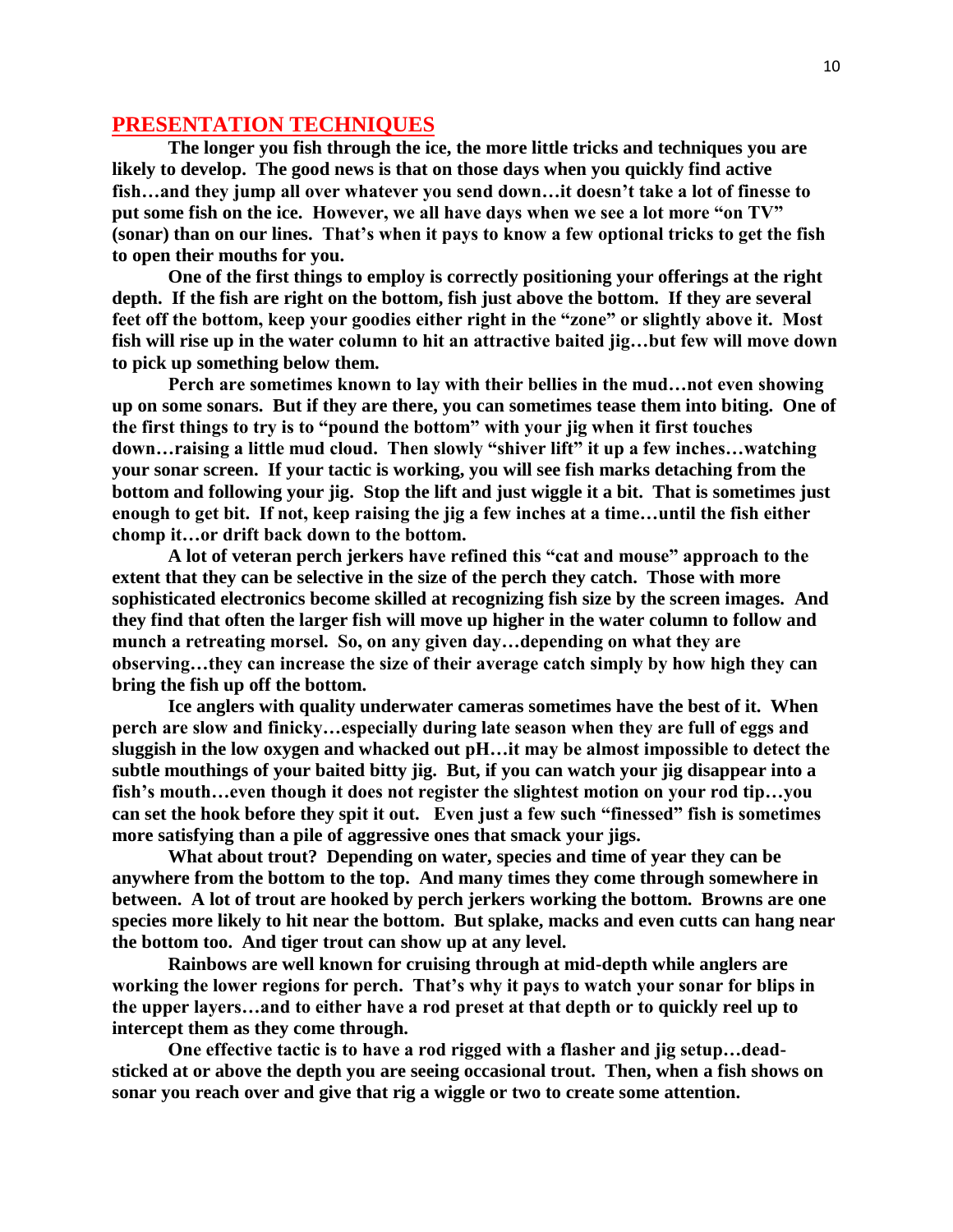## **STRIKE DETECTION**

**Knowing when you have an "inquiry" is probably one of the biggest keys to success with ice fishing. Early in the season, when the fish are more active, the ice thinner and less snow covered and the fish have not been pressured as much, the bites are more frequent and easier to detect. But as the season wears on and conditions worsen for the fish…and fishermen…bites are fewer and harder to detect.**

**No matter whether you are relying strictly on sight or feel to detect strikes…or whether you have a spring bobber or float setup…constant vigilance and awareness is a key to success. Failure to fish with positive expectation and readiness to react in a split second can make a world of difference in your fish count at the end of the day.**

**We all love it when fish grab our jigs and haul the rod tip down. That makes it a lot easier to detect strikes and hook fish. Unfortunately, even on good days, some bites will not register anything more than a slight shift of the line in the hole…or a mere twitch or wiggle on the rod tip. And even with a delicate spring bobber you still have to remain alert for the slightest "change in the Force".**

**Perhaps one of the most difficult things for many ice anglers to detect is when a fish "strikes up"…instead of pulling the rod tip down. This happens. And it usually can be seen as only a slight bit of slack between the rod tip and the ice hole. That is, unless you are using a heavy enough jig that it pulls the rod tip slightly down while deadsticked. In that case, you can see the slight downward bend in the rod tip change to a straight attitude. The fish has taken your heavier lure and moved up enough to remove the downward pressure on the rod. Time to stick 'em. And hooksets are free.** 

**Then there is the "pop on the drop". When you are lifting and dropping a jig, you need to know when a fish intercepts it. If it stops before it should, cross their eyes.**

# **HOOK SETTING AND FISH CONTROL**

**In the previous discussion of fishing rods it was suggested that longer and stiffer rods could improve hooking ratios. The example was given that if you want to put a nail in a board you need to pound it in…not just push it in. No matter how sharp your hooks you will get better hook penetration with a quick decisive wrist snap hook set rather than a long slow lift with a wimpy rod. And once you have a fish on the end of your line, you need to be able to apply enough lift and pressure to bring the fish to the hole before it can arrange its own early release for bad behavior.** 

**The longer you allow a fish to thrash against your tackle the more likely it will either tear out the hook…or wear a hole in its flesh big enough to allow the hook to slip out with the slightest bit of slack. Sure, we all enjoy a spirited battle of a hooked fish. But we don't enjoy seeing the big fish of the day swim away from the hole because we didn't bring it in quickly enough.**

## **ICING FISH**

**Popping a perch or crappie up through a hole is no big deal. They are not that big and they can be reeled in fairly quickly. But a trout, walleye, bass or other larger and more active species may require some special handling.** 

**If you are using good line and your jig has a hook big enough to get a good hold in the fishes' mouth, you can usually just patiently coax the fish to put its head up into the hole and then slide it out onto the ice…aided by the fish thrashing its tail. But if you hook a large fish on light line and small hooks your chance of getting it in are much lower.**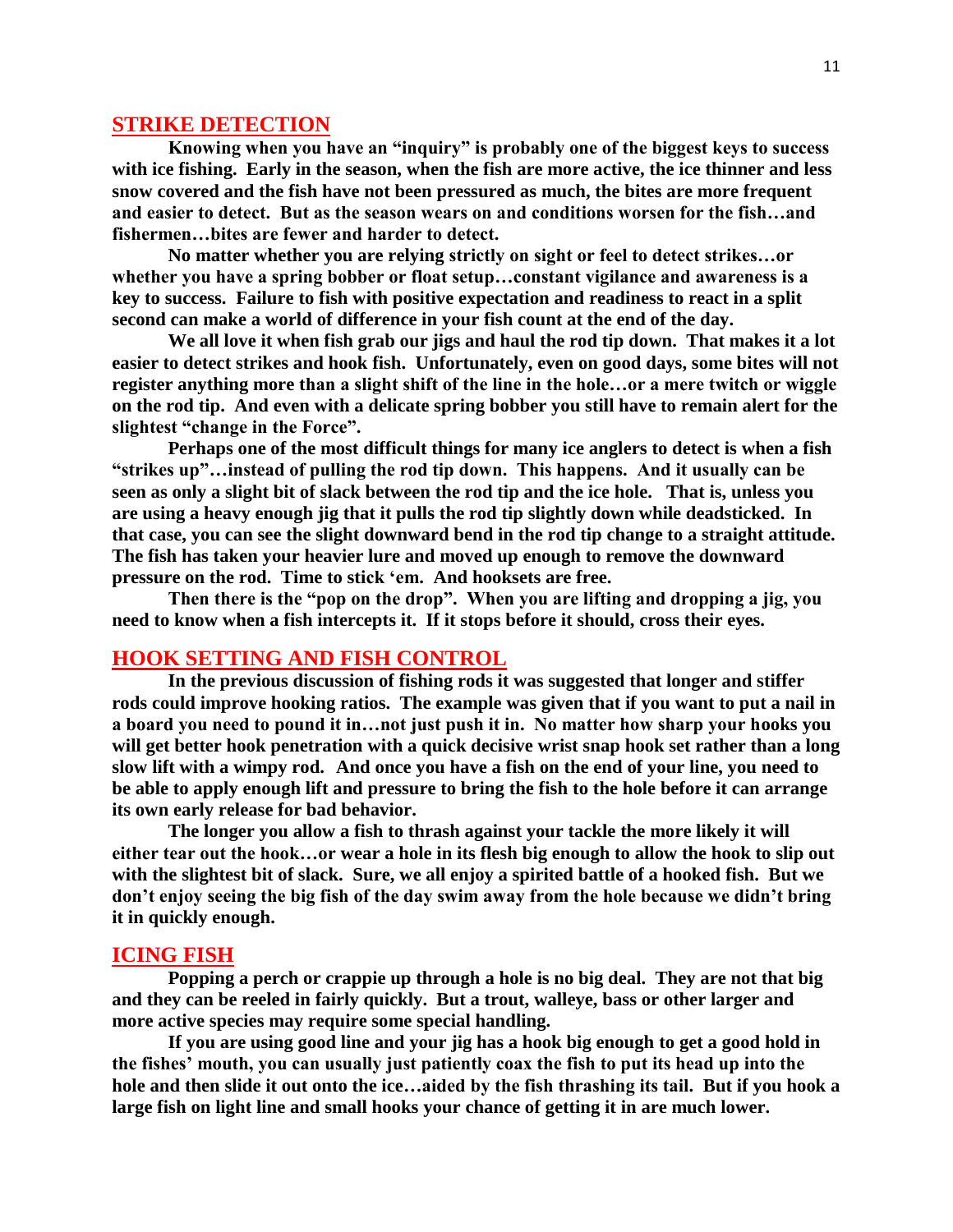**Many ice anglers are young and agile enough to be able to reach down into the hole and "assist" their larger fish out on to the ice with their hands. If they are lucky enough to have a helpful fishing buddy nearby, that person can kneel beside the hole and do the honors of scooping the fish. But that is also a good way of ending a friendship if said fishing buddy develops "ham hands" and blows it…losing your fish for you.**

**Most ice fishing waters do not allow the use of hooked gaffs. But they do allow you to use "fish grippers". And if you have a set of these…and can get the fish to yawn for you…you can grab their lower jaw and hoist them out of the hole. It takes practice and experience but can save some large fish for you.**



**The pictures above show a simple one-hand operation lip gripper. These are plastic and they float. Plus they don't tend to injure fish as much as the metal grip models.** 

**Another option is to modify a "reach tool"…to make a fish gripper. With the longer handles it is easier to reach down into the hole to grab a fish and help hoist it safely onto the ice. These things are also helpful for over-bundled or back-impaired ice anglers who need to pick things up off the ice…like a lot of perch scattered around the holes.**



**The pics above are of an inexpensive (cheap) 36 inch "reach tool" that I modified with a heat gun to make the tips point inward. They work well for "lipping" fish, but can also grab fish just behind the head and hold them firmly during extraction from the hole.**



*This is the gripper end of a stronger reach tool. It is wide enough to grab even larger fish. And by adding a couple of screws to the ends you increase holding power for lifting heavy fish by the head or body.*